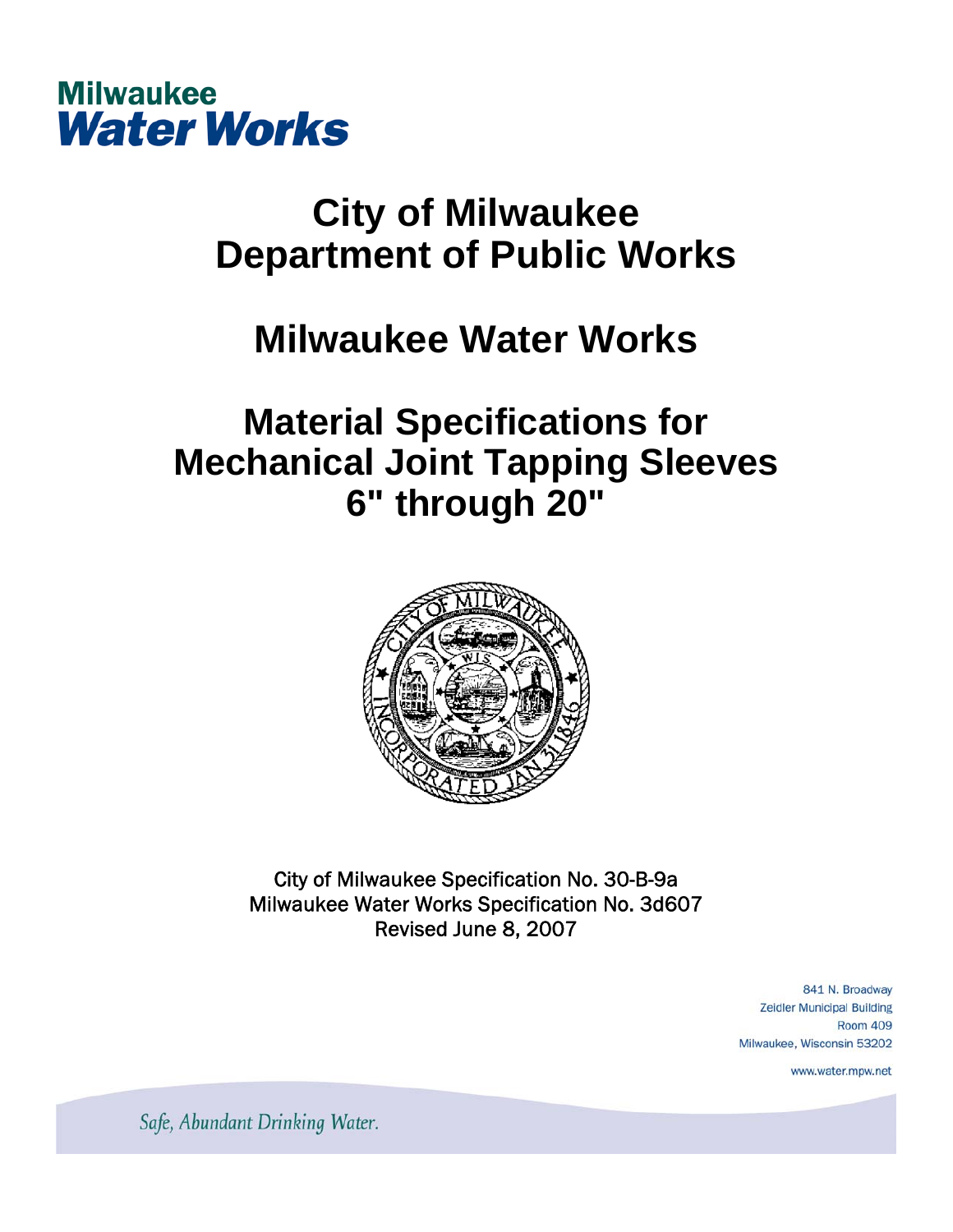City of Milwaukee Specification No. 30-B-9a Revised June 8, 2007 (W.E.D. No. 3d607)

**I. GENERAL REQUIREMENTS:** Vendors bidding through the Department of Administration - Business Operations Division, Procurement Services Section shall comply with the latest version of City of Milwaukee Specification No. 70b-D-7, except as modified herein.

### II. TECHNICAL REQUIREMENTS

A. Description: Tapping sleeves as described herein consist of a split cast iron tee with mechanical joint ends with split glands and gaskets, and a flanged branch outlet. They are to be used in making connections to pressurized water mains by means of a tapping machine and tapping gate valve.

### B. Material:

- 1. Sleeve halves and mechanical joint split glands shall be made of ductile iron conforming to ASTM A-536, AWWA C110, or AWWA C153.
- 2. The bolts and nuts used to join the mechanical joint flange and follower gland shall be of high-strength, low-alloy steel conforming to AWWA C111, or as approved.
- 3. The test plug and the bolts and nuts to join the sleeve halves and the split gland halves shall be made of low-zinc bronze or 300 series 18-8 stainless steel.
- C. Standards: All tapping sleeves shall conform to the thickness requirement of AWWA C153 specification for mechanical joint tees for Class 350 fittings.

### D. Design Features:

- 1. Nominal Sizes: The nominal water main sizes are 6" thru 20" diameter, and the nominal branch outlet sizes are 3" thru 12" diameter.
	- a. The sleeve halves in each size shall be suitable for use on cast iron pipe having the following outside diameters. All dimensions are in inches:

 $6 = 6.90$  to  $7.10$  $8 = 9.05$  to  $9.30$ 10 = 11.10 to 11.40 12 = 13.20 to 13.50 16 = 17.40 & 17.80 (Each dia.) 20 = 21.60 & 22.06 (Each dia.)

- b. Split mechanical joint end gaskets for diameters other than the current AWWA standard for ductile iron, AWWA C151, shall be as stated on the bid form.
- 2. The branch outlet flange shall be drilled to conform to Class 125 of ANSI Standard B16.1 and faced to conform to MSS SP-60 for mating to a tapping valve.